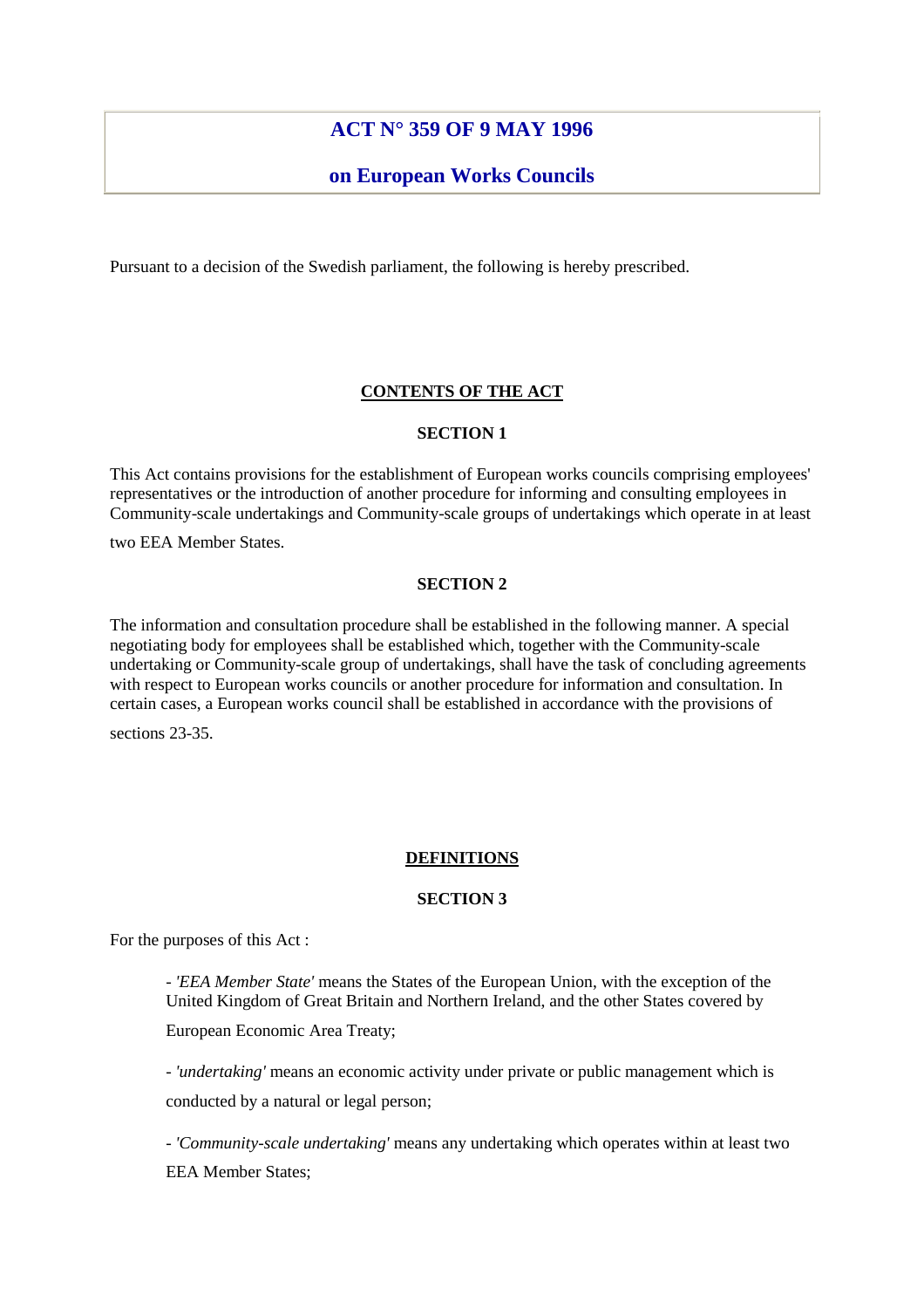- *'controlling undertaking'* means an undertaking which exercises a dominant influence over another undertaking, the controlled undertaking;

- *'Community-scale group of undertakings'* means a group of undertakings which possesses undertakings in at least two EEA Member States, comprising a controlling undertaking and at least one controlled undertaking.

# **SCOPE OF THE ACT**

## **SECTION 4**

This Act shall apply to the following :

- 1. Community-scale undertakings with
	- at least 1,000 employees within the EEA Member States; and
	- at least 150 employees in each of at least two EEA Member States;
- 2. Community-scale groups of undertakings with
	- at least 1,000 employees within the EEA Member States;
	- at least two group undertakings in different EEA Member States; and

- at least one group undertaking with at least 150 employees in one EEA Member State and at least one other group undertaking with at least 150 employees in another EEA Member State.

The number of employees in Sweden shall be calculated as the average number of employees during the previous two years of operations.

DIRECTIVE

## **SECTION 5**

Obligations pursuant to this Act shall apply to a Community-scale undertaking or the controlling undertaking in a Community-scale group of undertakings which has its registered office in Sweden. The provisions of sections 16 and 26 with regard to the manner of appointment of employees'

representatives shall also apply to branch offices and controlled undertakings in Sweden.

Where the Community-scale undertaking or the controlling undertaking in a Community-scale group of undertakings does not have its registered office in an EEA Member State, obligations pursuant to this Act shall apply to any branch office or controlled undertaking in Sweden, if the Community-scale undertaking or the controlling undertaking has designated the branch office or undertaking in Sweden

as liable for such obligations.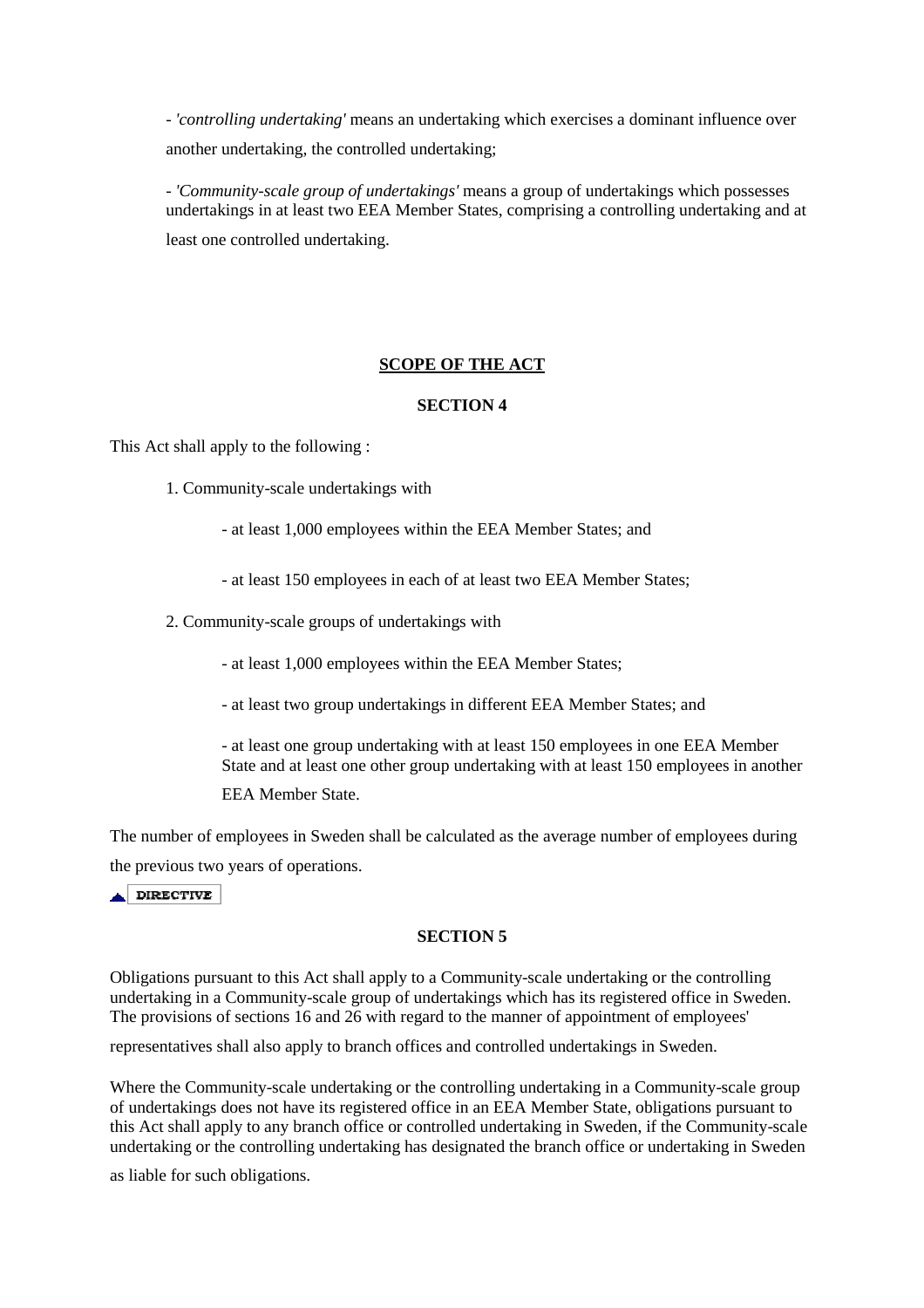Where the Community-scale undertaking or the controlling undertaking in a Community-scale group of undertakings does not have its registered office in an EEA Member State and has not designated any branch office or undertaking in an EEA Member State, obligations pursuant to this Act shall apply to any branch office or controlled undertaking in Sweden where there are more employees in Sweden than in any other operation conducted by the Community-scale undertaking in the EEA Member States or in any other undertaking belonging to the Community-scale group of undertakings in the EEA

Member States.

## **SECTION 6**

Where, at the date of entry into force of this Act, there already exists with respect to Community-scale undertakings or Community-scale groups of undertakings, an agreement providing for the transnational information and consultation of employees and covering the entire workforce in the EEA Member States of the Community-scale undertaking or groups of undertaking, only sections 39-41 shall apply.

Upon the expiry of such agreements, this Act shall apply in its entirety. However, sections 39-41 exclusively will continue to apply in the event of the renewal of such an agreement.

## **SECTION 7**

Derogations to the provisions of this Act may be made through collective bargaining agreements concluded or approved by a central employees' organization, provided that such agreement does not mean that less favourable rules will apply to the employees than set forth in Council Directive 94/45/EC of 22 September 1994 on the establishment of a European Works Council or a procedure in Community-scale undertakings and Community-scale groups of undertakings for the purposes of

informing and consulting employees.

DIRECTIVE

## **SECTION 8**

Activities of Community-scale undertakings or Community-scale group of undertakings which are of a religious, scientific, artistic, or other non-profit nature, or which have co-operative, union, political or other opinion-creating goals, shall be excluded from the scope of application of this Act with respect

to the goals and direction of activities.

 $\blacktriangle$  DIRECTIVE

## **CONTROLLING UNDERTAKINGS**

## **SECTION 9**

Unless otherwise proven, an undertaking shall be deemed to exercise a dominant influence over another undertaking where, in its own name or on behalf of other, it :

1. is entitled to appoint more than half of the members of the other undertaking's board of directors or corresponding management body;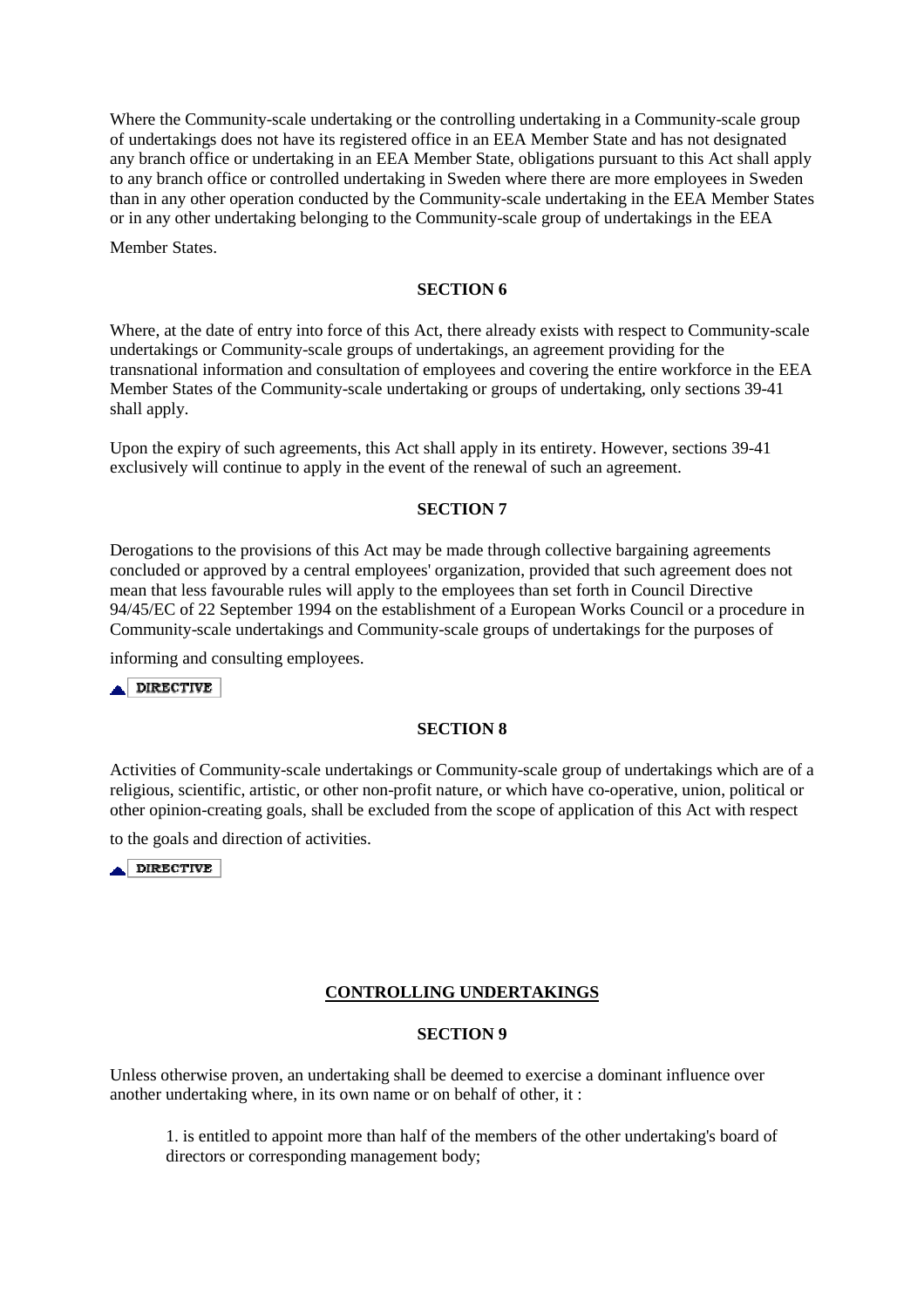2. controls more than half of the votes attached to the shares or interests of that undertaking; or

3. owns more than half of the shares or interests in the undertaking.

 $\triangle$  DIRECTIVE

### **SECTION 10**

Where several undertakings within a Community-scale group of undertakings may be deemed to exercise a dominant influence over another undertaking, such undertaking as referred to in section 9, sub-section 1 shall, in the first instance, be deemed the controlling undertaking, and thereafter the undertaking referred to in section 9, sub-section 2. The aforementioned shall apply unless it is proven

that another undertaking exercises a dominant influence.

 $\triangle$  DIRECTIVE

### **SECTION 11**

An investment company such as referred to in Article 3.5 or 3.5c of Council Regulation (EEC) 4064/89 of 21 December 1989 on the Control of Concentrations (01) between Undertakings shall not be deemed to be a controlling undertaking in relation to other undertakings in which it holds shares or

interests, notwithstanding that the requirements of section 9 are fulfilled.

### **SECTION 12**

In the application of this Act, a liquidator in an insolvent liquidation, an administrator in a company reorganization, or a liquidator, who acts in accordance with the provisions of the Bankruptcy Act (SFS 1987 : 672), the Company Reorganization Act (SFS 1996 : 764), the Companies Act (1975 : 1385) or corresponding legislation, shall not be deemed to exercise a dominant influence over an undertaking.

DIRECTIVE

## **THE RESPONSABILITY OF THE UNDERTAKING**

### **SECTION 13**

The Community-scale undertaking or the controlling undertaking in a Community-scale group of undertakings shall actively take steps for the establishment of a European Works Council or the

introduction of another employee information and consultation procedure.

The Community-scale undertaking or the controlling undertaking shall provide information concerning the number of employees in the operations conducted by the Community-scale undertaking

or Community-scale group of undertakings in the different EEA Member States.

 $\triangle$  DIRECTIVE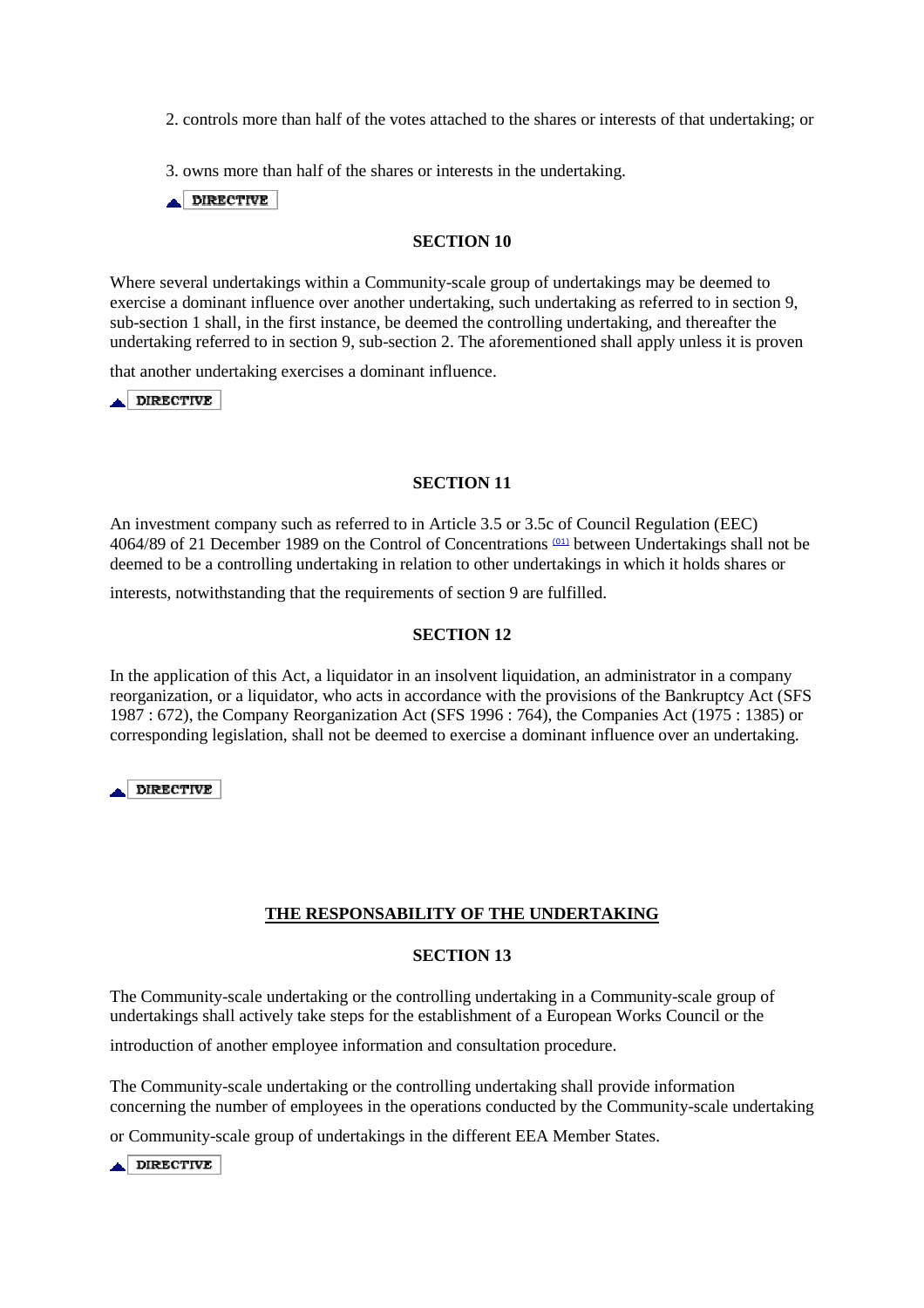# **EMPLOYEE'S SPECIAL NEGOCIATING BODY**

# *ETABLISHING THE SPECIAL NEGOCIATING BODY*

### **SECTION 14**

A special negotiating body shall be established :

1. when the Community-scale undertaking or the controlling undertaking in a Communityscale group of undertakings, on its own initiative, initiates negotiations for the establishment of a European Works Council or the establishment of another information and consultation procedure, or

2. when at least 100 employees or their authorised representatives in at least two establishments or undertakings in at least two different EEA Member States request in writing

that such negotiations shall be initiated.

 $\triangle$  DIRECTIVE

### *COMPOSITION*

### **SECTION 15**

The employees shall be represented in the employee's special negotiating body by one representative from each EEA Member State in which the Community-scale undertaking is established or in which the controlling undertaking or any controlled undertaking in a Community-scale group of undertakings is established. In addition thereto

1. a supplementary member shall be appointed for each EEA Member State in which at least 25 per cent, but not more than 50 per cent, of the employees of the Community-scale undertaking or Community-scale group of undertakings are situated;

2. two supplementary members shall be appointed for each EEA Member State in which at least 50 per cent, but not more than 75 per cent, of the employees of the Community-scale undertaking or Community-scale group of undertakings are situated;

3. three supplementary members shall be appointed for the EEA Member State in which at least 75 per cent of the employees of the Community-scale undertaking or Community-scale group of undertakings are situated.

The employees' special negotiating body shall inform the Community-scale undertaking or the controlling undertaking in a Community-scale group of undertakings in respect of its composition.

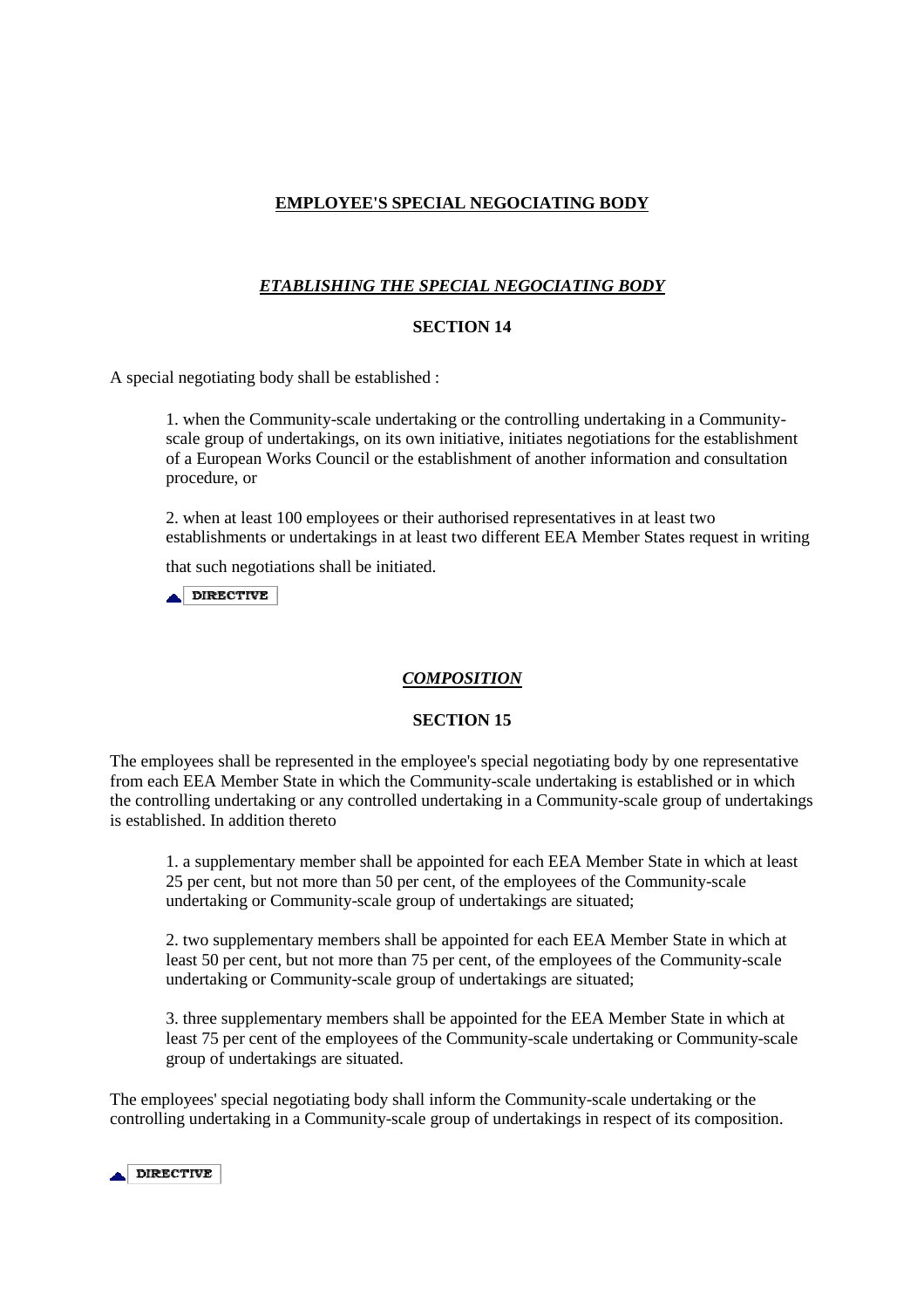## *MANNER OF APPOINTMENT OF SWEDISH MEMBERS*

## **SECTION 16**

The Swedish members of employees' special negotiating bodies shall be appointed by the local employees' organization or organizations which is or are bound by collective bargaining agreements in relation to the Community-scale undertaking or one or more undertakings in a Community-scale group of undertakings. Where several local employees' organizations are bound by collective bargaining agreements, the following order for the appointment of members shall apply, unless otherwise agreed upon by such local employees' organizations.

In respect of the appointment of one member, such shall be appointed by the local employees' organization which represents the largest number of the employees in Sweden bound by collective bargaining agreements with the Community-scale undertaking or Community-scale group of undertakings. In respect of the appointment of several members, the order for the appointment of employees' representatives set forth in section 8, second and third paragraphs of the Private Sector Employees Act (SFS 1987:1245) shall apply  $(02)$ .

Where the employer is not bound by any collective bargaining agreement in relation to any employees' organization, the Swedish members shall be appointed by the local employees' organization in Sweden which represents the greatest number of employees in relation to the Community-scale undertaking or the Community-scale group of undertakings. The aforementioned shall apply unless otherwise agreed upon by the local employees' organizations.

Local employees' organizations which belong to the same central organization shall be deemed to be one organization.

 $\triangle$  DIRECTIVE

# *EXPENSES*

## **SECTION 17**

Expenses related to the formation and performance of the tasks of an employees' special negotiating body shall be borne by the Community-scale undertaking or the controlling undertaking in a

Community-scale group of undertakings, to the extent that such expenses are reasonable.

DIRECTIVE

## **NEGOCIATIONS**

## **SECTION 18**

The Community-scale undertaking or the controlling undertaking in a Community-scale group of undertakings shall request negotiations with the employees' special negotiating body in order to reach an agreement on a European Works Council or the detailed guidelines for any other information and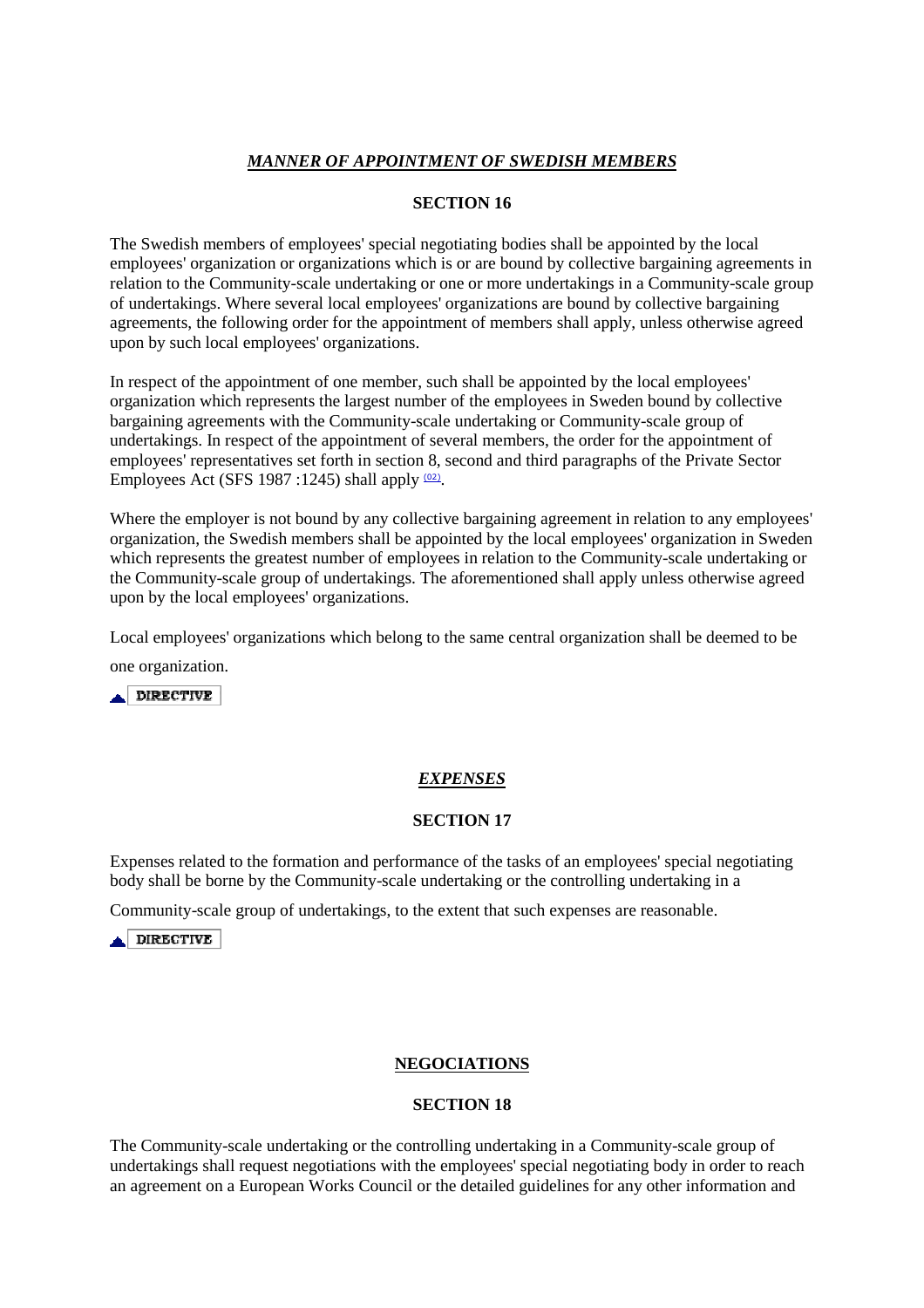consultation procedure.

 $\triangle$  DIRECTIVE DIRECTIVE

For the purpose of the negotiations, the special negotiating body may be assisted by experts of its choice.

 $\triangle$ DIRECTIVE

### **SECTION 19**

The employees' special negotiating body may decide, by at least two-thirds of the votes, not to open negotiations in accordance with section 18 or, in order not to enter into an agreement, to terminate negotiations already opened. A request to convene the employees' special negotiating body in order to open or resume negotiations may be made, at the earliest, two years after such a decision, unless

otherwise agreed upon by the parties.

DIRECTIVE

### **SECTION 20**

In order for an employees' special negotiating body to enter into an agreement on a European Works Council or any other information and consultation procedure, more than half of the members of the

special negotiating body must agree thereon

### **AGREEMENT**

### **SECTION 21**

An agreement on a European Works Council shall determine :

1. the undertakings or establishments which are covered by the agreement;

2. the composition of the European Works Council and its term of office;

3. the functions and the procedure for information and consultation of the European Works Council;

4. the venue, frequency, and duration of meetings of the European Works Council;

5. the financial and material resources to be allocated to the European Works Council; and

6. the duration of the agreement and the procedure for its renegotiation, taking into particular consideration changes in the operations of the Community-scale undertaking or Community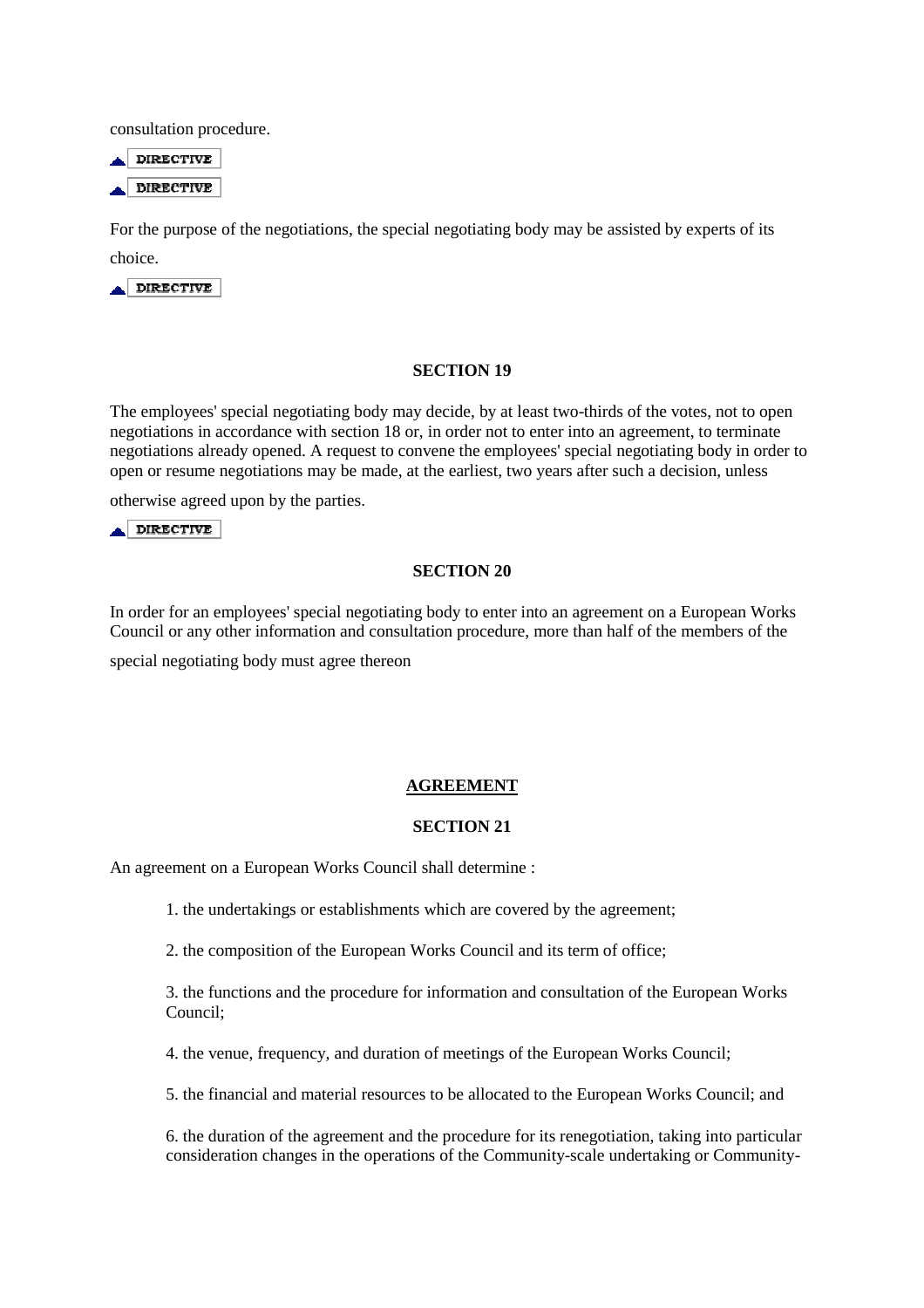scale group of undertakings.

 $\triangle$  DIRECTIVE

## **SECTION 22**

In lieu of an agreement on a European Works Council, the parties may agree upon another employee information and consultation procedure. Such an agreement shall contain guidelines for the information and consultation procedure and shall stipulate :

- the right of the employees' representatives to information, in particular in relation to transnational questions which significantly affect workers interests; and

- the right of the employees' representatives to meet to discuss the information conveyed to

them.



# **APPLICABLE PROVISIONS IN THE ABSENCE OF AN AGREEMENT**

# *WHEN THE RULES SHALL APPLY*

## **SECTION 23**

A European Works Council shall be established in accordance with sections 24-35 where :

1. the Community-scale undertaking or the controlling undertaking in a Community-scale group of undertakings and the employees' special negotiating body agree thereon;

2. the Community-scale undertaking or the controlling undertaking in a Community-scale group of undertakings refuses to commence negotiations with the employees' special negotiating body within six months of a request for negotiations in accordance with section 14;

3. the Community-scale undertaking or the controlling undertaking in a Community-scale group of undertakings and the employees' special negotiating body have not concluded an agreement on a European Works Council or another information and consultation procedure within three years of the date on which the Community-scale undertaking or the controlling undertaking in a Community-scale group of undertakings took the initiative for negotiations in accordance with section 14, or within three years of the date of a request for negotiations in accordance with section 14; or

4. an agreement as referred to in section 6, or which has been concluded pursuant to the provisions of this Act, ceases to apply and a new agreement is not concluded within six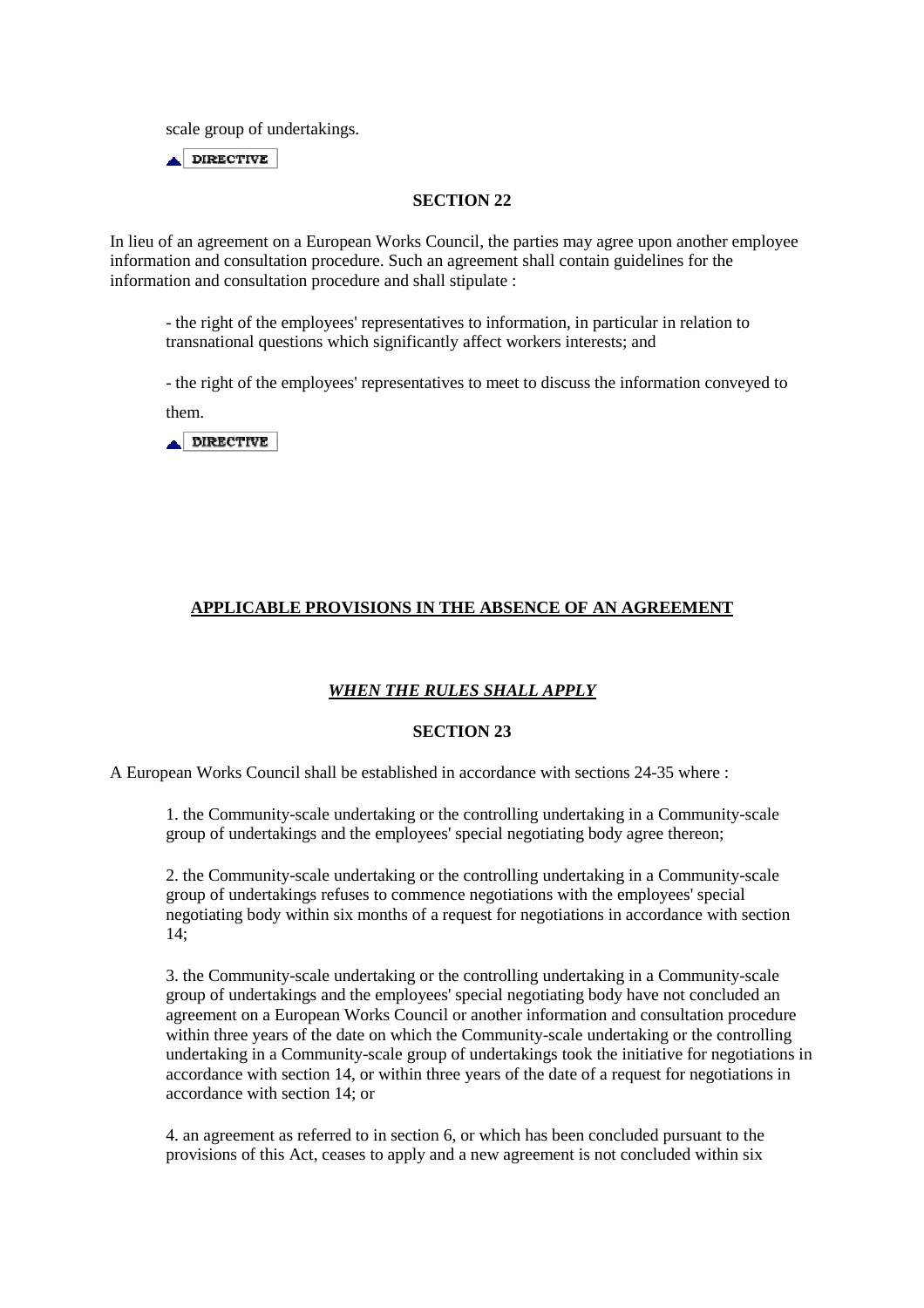months of such termination.

 $\triangle$  DIRECTIVE

# *COMPOSITION OF THE EUROPEAN WORKS COUNCIL*

## **SECTION 24**

The European Works Council shall comprise not more than 30 members.

## DIRECTIVE

The employees shall be represented in the European Works Council by one representative from each EEA Member State in which the Community-scale undertaking is established or in which the controlling undertaking or any controlled undertaking in a Community-scale group of undertakings is established. In addition thereto :

1. two supplementary members shall be appointed for each EEA Member State in which at least 25 %, but not more than 50 %, of the employees of the Community-scale undertaking or Community-scale group of undertakings are situated;

2. four supplementary members shall be appointed for each EEA Member State in which at least 50 %, but not more than 75 %, of the employees of the Community-scale undertaking or Community-scale group of undertakings are situated;

3. six supplementary members shall be appointed for the EEA Member State in which at least 75 % of the employees of the Community-scale undertaking or Community-scale group of undertakings are situated.

Unless otherwise agreed, the European Works Council shall, every second year, examine whether changes in the operations of the Community-scale undertaking or the Community-scale group of undertakings should result in a new composition of the European Works Council. Upon such

examination, the provisions of the first and second paragraphs shall apply.

DIRECTIVE

## **SECTION 25**

The European Works Council shall notify the Community-scale undertaking or the controlling undertaking in a Community-scale group of undertakings in respect of its composition.

## *MANNER OF APPOINTMENT OF SWEDISH MEMBERS*

## **SECTION 26**

The Swedish members of the European Works Council shall be appointed from amongst the employees in Sweden of the Community-scale undertaking or Community-scale group of undertakings.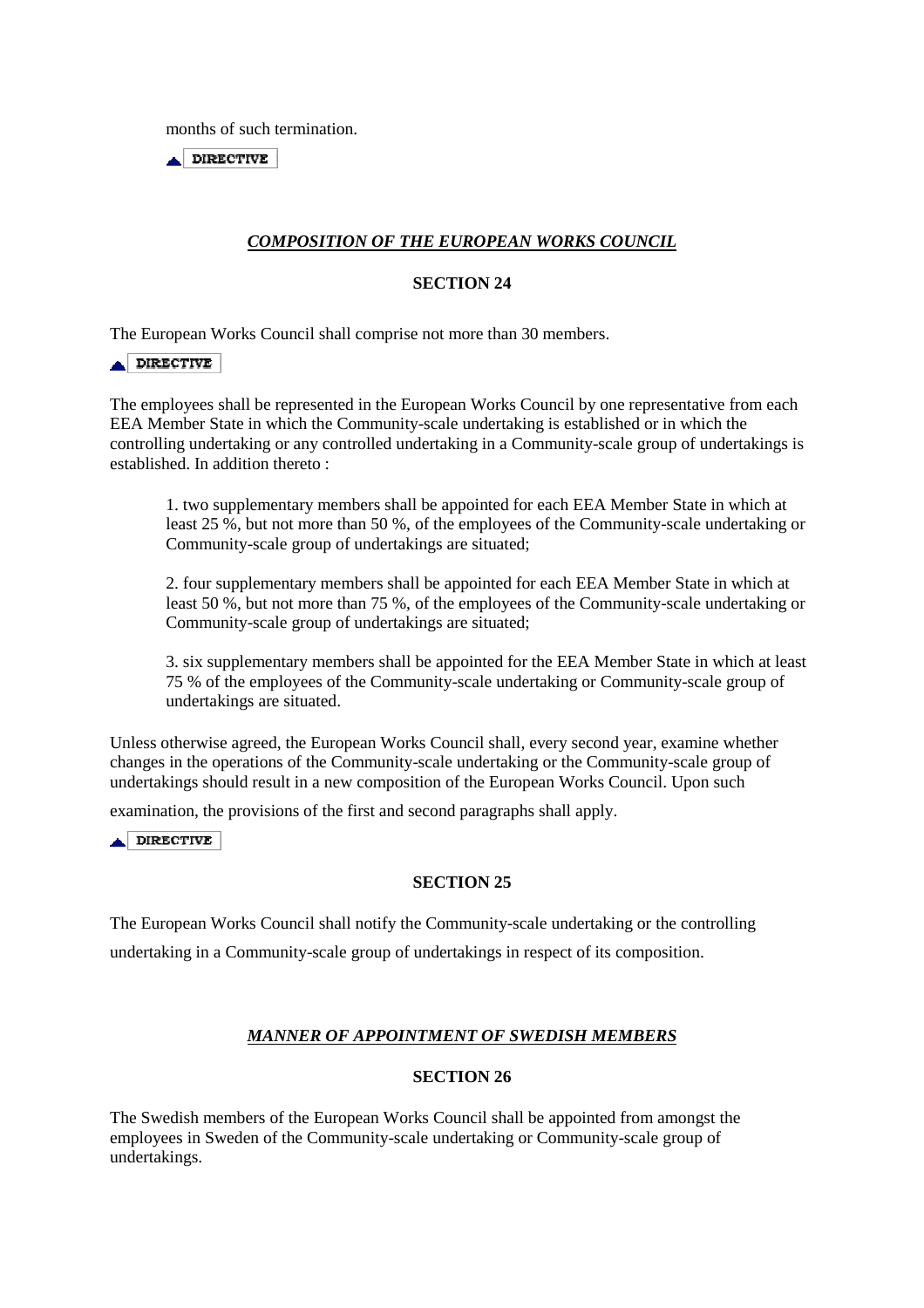The members of the European Works Council shall be appointed by the local employees' organization or organizations in Sweden which is or are bound by collective bargaining agreements in relation to the Community-scale undertaking or one or more undertakings in a Community-scale group of undertakings. Where several local employees' organizations are bound by collective bargaining agreements, the following order for the appointment of members shall apply, unless otherwise agreed upon by such local employees' organizations.

In respect of the appointment of one member, such shall be appointed by the local employees' organization which represents the largest number of the employees in Sweden bound by collective bargaining agreements with the Community-scale undertaking or Community-scale group of undertakings. In respect of the appointment of several members, the order for the appointment of employees' representatives set forth in section 8, second and third paragraphs of the Private Sector Employees Act (SFS 1987:1245) shall apply  $(03)$ .

Where the employer is not bound by a collective bargaining agreement with any employees' organization, the Swedish members shall be appointed by the local employees' organization in Sweden which represents the greatest number of employees in relation to the Community-scale undertaking or the Community-scale group of undertakings. The aforementioned shall apply unless otherwise agreed upon by the local employees' organizations.

Local employees' organizations which belong to the same central organization shall be deemed to be

one organization.

A DIRECTIVE

# *RULES OF PROCEDURE AND SELECT COMMITEE*

## **SECTION 27**

The European Works Council shall determine its own rules of procedure.

 $\triangle$  DIRECTIVE

The European Works Council shall, if its size so warrants, elect a select committee from amongst its members, comprising at most three members.

DIRECTIVE

# *RIGHT OF INFORMATION AND CONSULTATION*

# **SECTION 28**

The European Works Council shall have the right of information and consultation with respect to matters concerning :

- the Community-scale undertaking in its entirety;
- the Community-scale group of undertakings in its entirety; or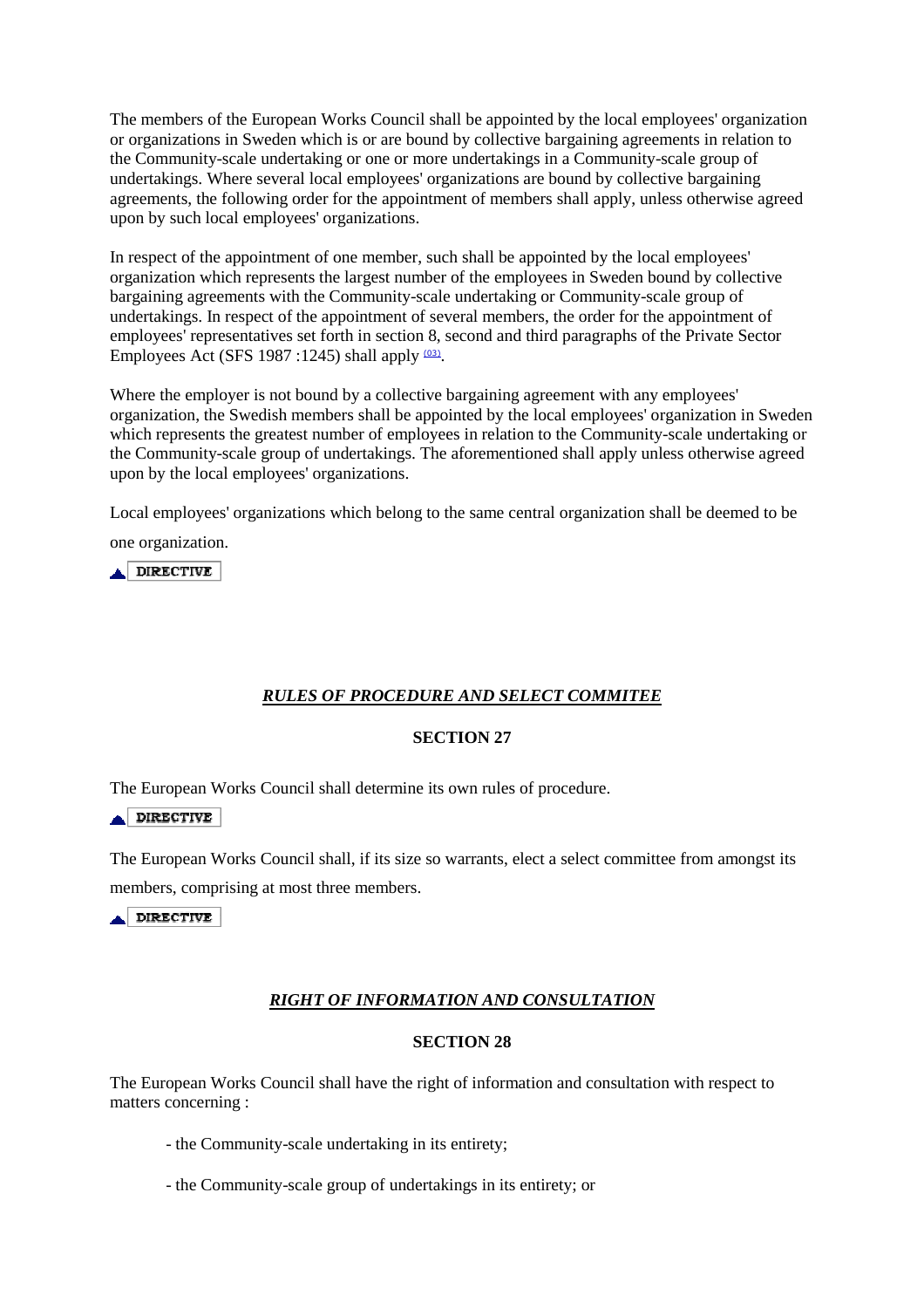- at least two establishments of the Community-scale undertaking or the Community-scale

group of undertakings which are situated in different EEA Member States.

With respect to such Community-scale undertakings or Community-scale group of undertakings as are referred to in section 5, second and third paragraphs, the powers of the European Works Council shall be deemed to refer to matters concerning :

- all establishments or undertakings which are situated in EEA Member States; or

- at least two of the establishments or undertakings which are situated in different EEA

Member States.

### **SECTION 29**

The Community-scale undertaking or the controlling undertaking in a Community-scale group of undertakings shall, at least once a year, meet with the European Works Council and thereupon consult and provide information in respect of the progress of the business of the Community-scale undertaking or the Community-scale group of undertakings and its prospects.

Prior to the meeting, the Community-scale undertaking or the controlling undertaking in a Community-scale group of undertakings shall provide the European Works Council with a written

report concerning the matters to be discussed at the meeting. (SEE ALSO)

#### $\triangle$  DIRECTIVE

The meeting shall relate in particular to the following matters :

1. the structure of the Community-scale undertaking or Community-scale group of undertakings;

2. the economic and financial situation of the Community-scale undertaking or Communityscale group of undertakings;

3. the probable development of the business and of production and sales of the Communityscale undertaking or Community-scale group of undertakings;

4. the situation and probable trend of employment;

- 5. investments;
- 6. substantial changes concerning organization;
- 7. introduction of new working methods or production processes;
- 8. transfers of production;
- 9. mergers;

10. cut-backs or closures of undertakings, establishments or important parts thereof; and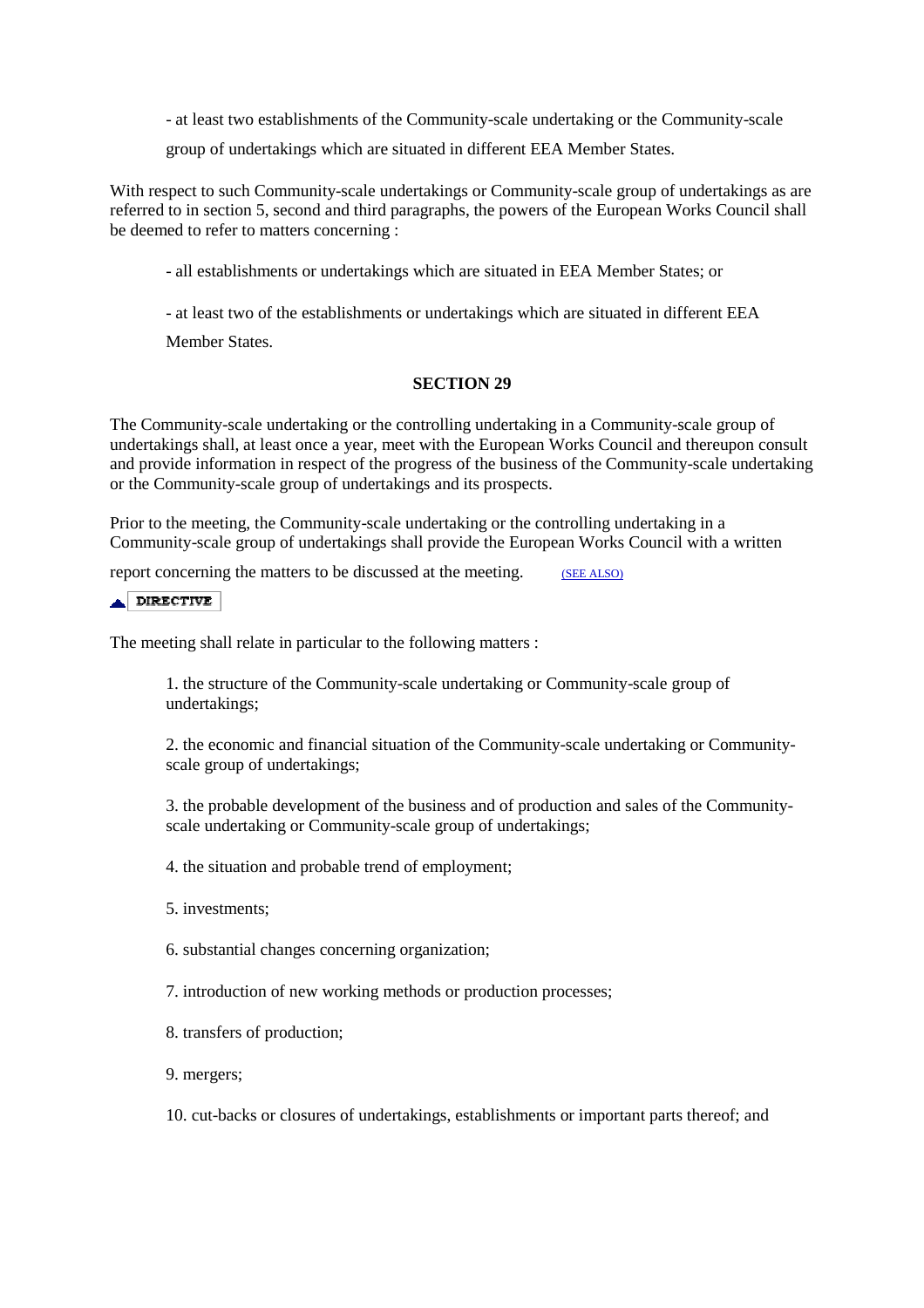11. collective redundancies.

 $\blacktriangle$  DIRECTIVE

### **SECTION 30**

The Community-scale undertaking or the controlling undertaking in a Community-scale group of undertakings shall, as soon as possible, inform the select committee with respect to exceptional circumstances affecting the employees' interests to a considerable extent, particularly in the event of relocations, the closure of establishments or undertakings or collective redundancies.

Where the select committee so requests, the Community-scale undertaking or the controlling undertaking in a Community-scale group of undertakings shall meet with the select committee in order to inform and consult with the latter regarding such exceptional circumstances as referred to in the first paragraph. Those members of the European Works Council who represent the employees at the establishments or undertakings which are directly affected by the circumstances in question shall also be entitled to participate in such meetings.

Prior to the meeting, the Community-scale undertaking or the controlling undertaking in a Community-scale group of undertakings shall provide the select committee with a written report concerning the matters to be discussed at the meeting. The select committee shall be entitled to deliver an opinion on the report.

In the absence of a select committee, the aforementioned provisions in relation to the select committee shall be deemed to refer to the European Works Council.

**DIRECTIVE** 

# *RULES RELATINGS TO THE EUROPEAN WORKS COUNCIL*

## *OR THE SELECT COMMITTEE*

## **SECTION 31**

The European Works Council or the select committee may be assisted by experts of its choice.

A DIRECTIVE

## **SECTION 32**

The European Works Council or the select committee shall be entitled, at the expense of the Community-scale undertaking or the controlling undertaking in a Community-scale group of undertakings, to meet separately prior to meetings with the Community-scale undertaking or the

controlling undertaking in a Community-scale group of undertakings.

### DIRECTIVE

In addition thereto, the European Works Council shall be entitled, at the expense of the Communityscale undertaking or the controlling undertaking in a Community-scale group of undertakings, to meet

separately once a year.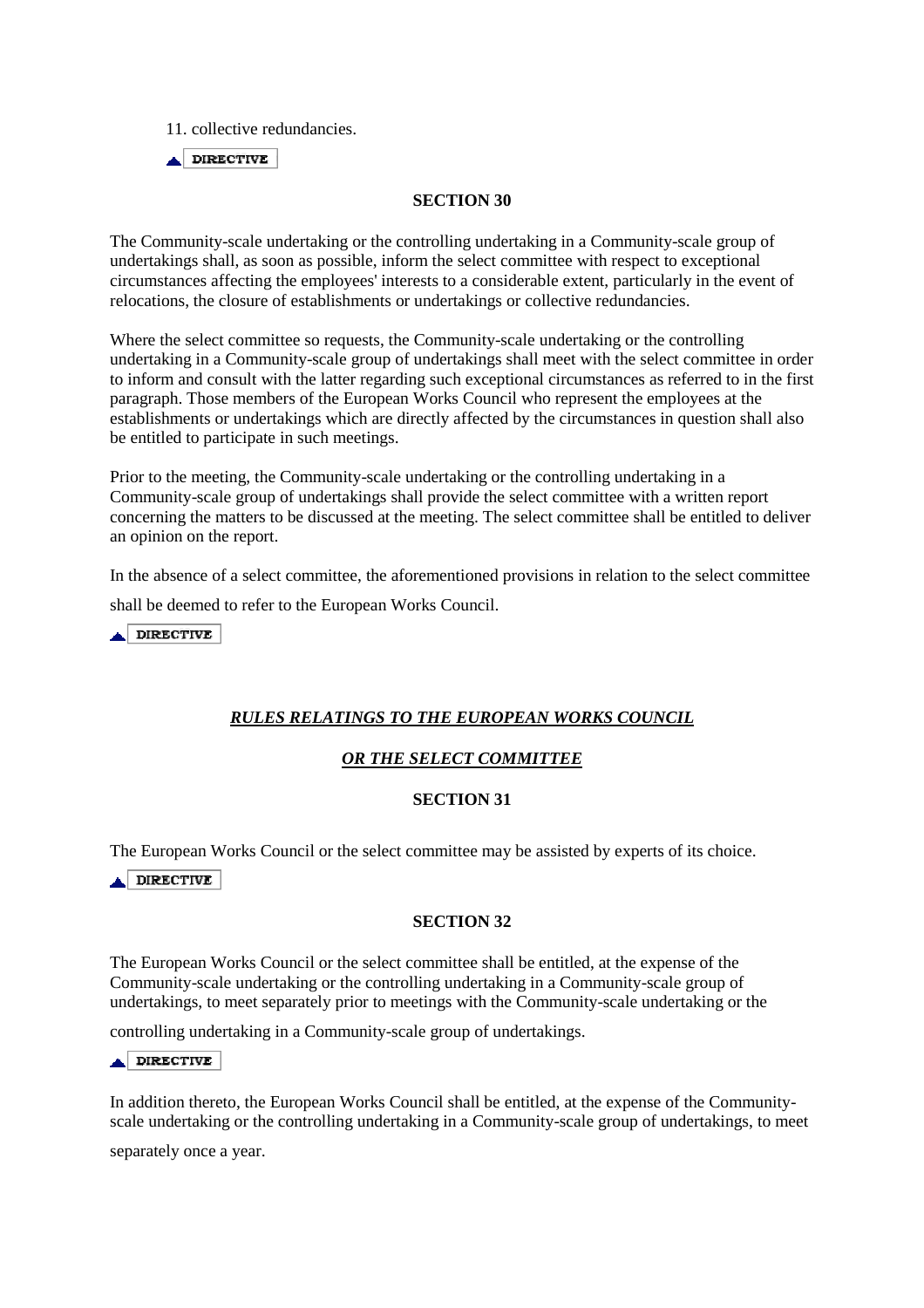### **SECTION 33**

The European Works Council or the select committee shall inform representatives of employees at the Community-scale undertaking or Community-scale group of undertakings with respect to the contents of, and expiry of, the information and consultation procedure. In the absence of any employees'

representatives, all the employees shall be informed.



### **SECTION 34**

Four years after the European Works Council is established it shall examine whether to open negotiations for the conclusion of an agreement as referred to in sections 21 or 22, or whether sections 24 to 35 shall continue to apply.

Agreements pursuant to sections 21 or 22 shall be concluded by the European Works Council. An agreement may only be concluded by the European Works Council where more than half the members

thereof are agreed thereon.

**ADIRECTIVE** 

### *EXPENSES*

#### **SECTION 35**

The expenses of the European Works Council and the select committee shall be borne by the Community-scale undertaking or the controlling undertaking in a Community-scale group of

undertakings, to the extent that such expenses are reasonable.

**ADIRECTIVE** 

### *MISCELLANEOUS PROVISIONS*

### **SECTION 36**

Employees' special negotiating bodies and a European Works Council may acquire rights and assume obligations and pursue claims before courts and other public authorities.

Upon the commencement of the activities of a European Works Council it shall assume all rights and duties of the special negotiating body and shall become a party to the agreement on a European Works

Council.

### **PROTECTION FOR EMPLOYEE'S REPRESENTATIVES**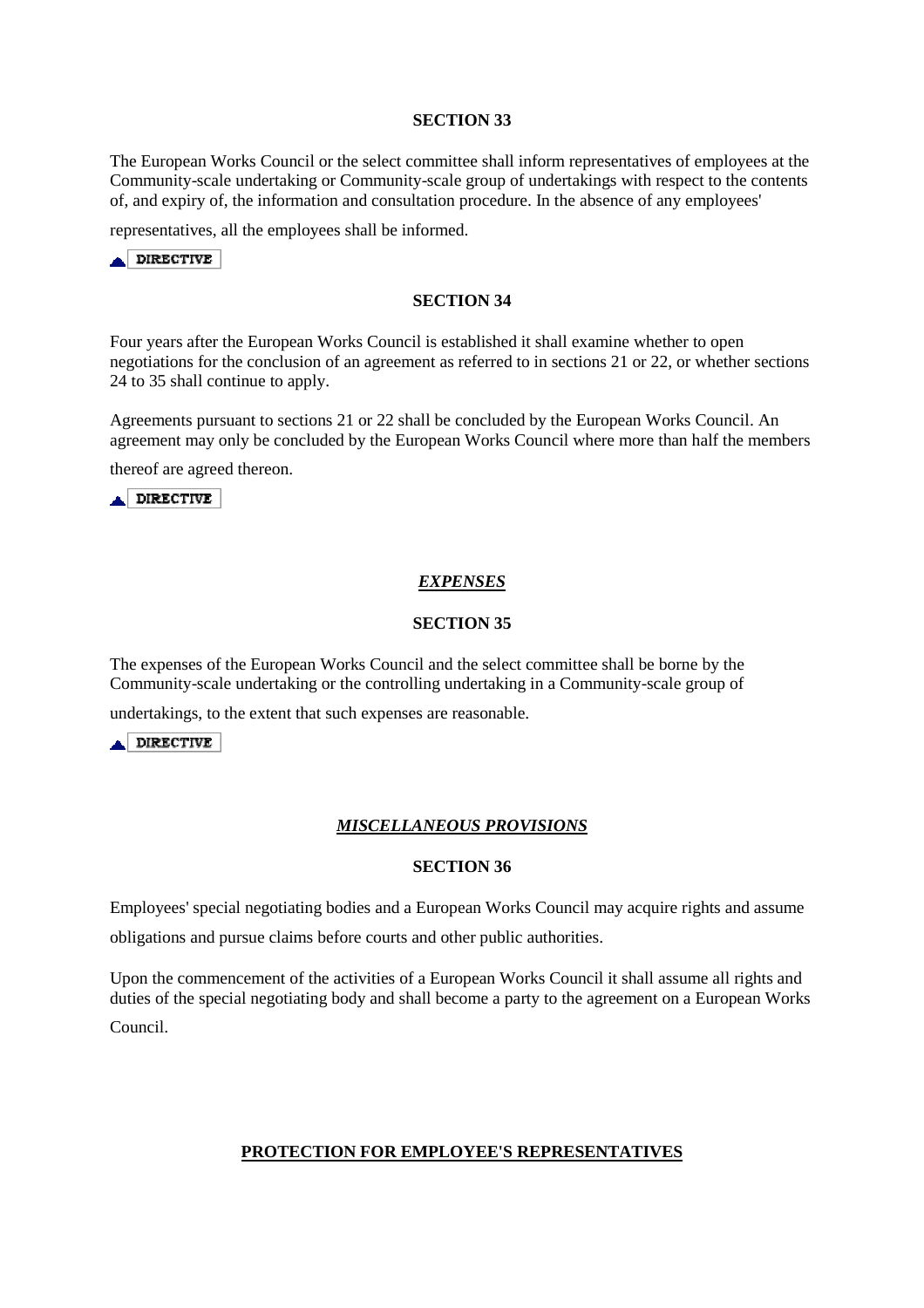## **SECTION 37**

The provisions of section 3, first paragraph, section 4 and sections 6-8 of the Position of Union Representatives in the Workplace Act (SFS 1974 :358) shall apply, *mutatis mutandis*, to employees'

representatives who are employed in Sweden and fulfil functions in accordance with this Act <sup>(04)</sup>.



# **DUTY OF CONFIDENTIALTY**

### **SECTION 38**

The Community-scale undertaking or the controlling undertaking in a Community-scale group of undertakings may prescribe a duty of confidentiality for employees' representatives and experts who fulfil duties pursuant to this Act, where such is required in the best interests of the undertaking.

A person subject to a duty of confidentiality who receives information on behalf of a European Works Council may, notwithstanding the duty of confidentiality, transmit such information to other members of the European Works Council and the European Works Council's experts. The right to transmit information shall only apply where the provider of the information notifies the recipient in respect of the duty of confidentiality. In such cases, the duty of confidentiality shall also apply to the recipient.

The provisions of the second paragraph shall also apply to members of the employees' special negotiating body and other bodies for information and consultant in accordance with this Act.



## **DAMAGES**

### **SECTION 39**

Whoever breaches this Act or an agreement on a European Works Council or other information and consultation procedure shall compensate for damage which may arise in accordance with the provisions of sections 55, 56, section 57, second paragraph, section 60, first paragraph, 61 and 62 of the Co-determination in the Workplace Act (SFS 1976:580) (05).

In the application of the aforementioned provisions, references to employers shall also apply to Community-scale undertakings or the controlling undertaking in a Community-scale group of undertakings, and references to employees' organizations shall also apply to European Works Councils, employees' special negotiating bodies or other bodies for information and consultation with employers.

In the absence of a European Works Council or an employees' special negotiating body which is able to pursue claims in accordance with this Act, the Community-scale undertaking or the controlling undertaking in a Community-scale group of undertakings shall be liable in damages to the employees' organization affected.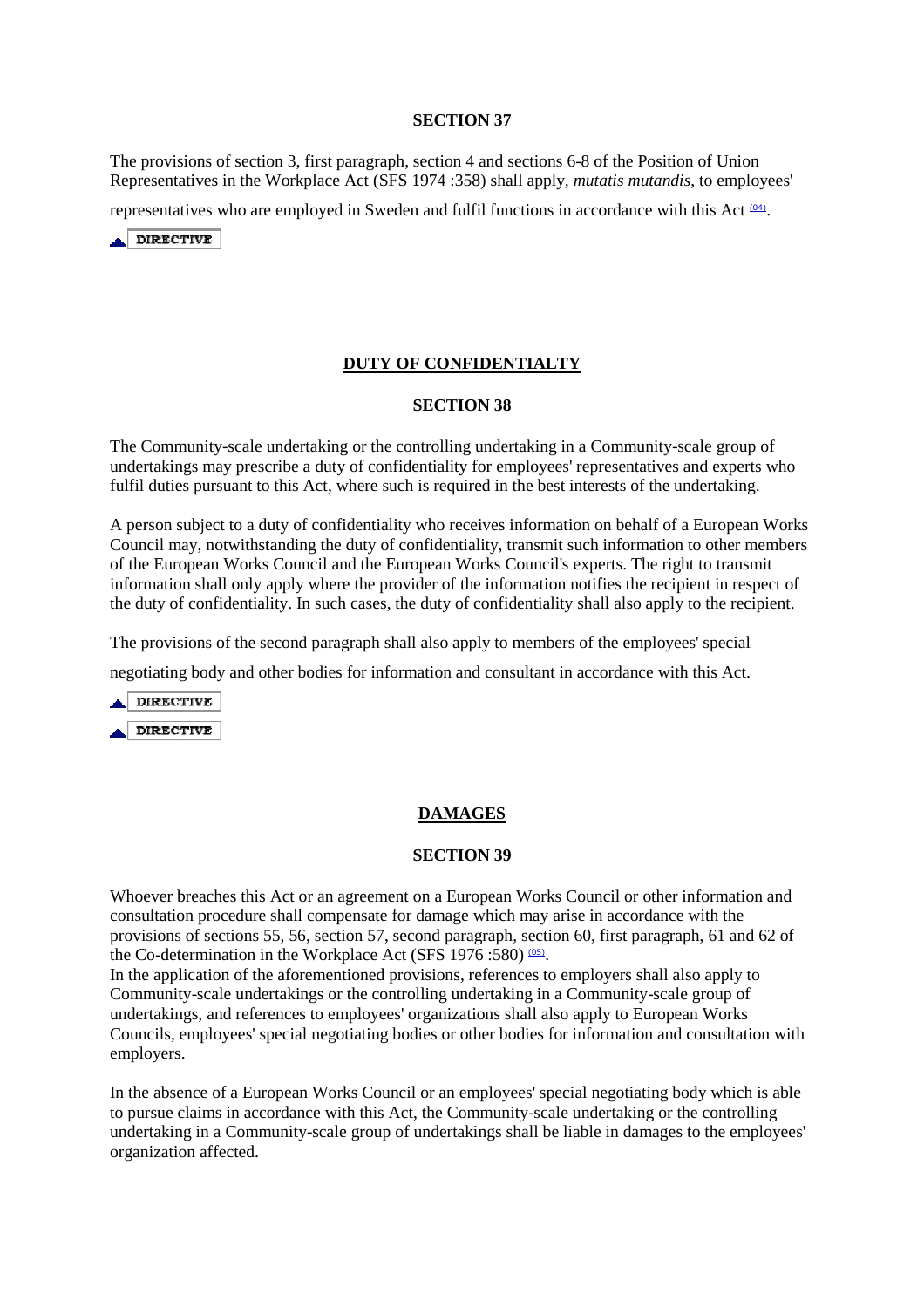## **LITIGATION**

## **SECTION 40**

Cases in relation to the application of this Act shall be conducted in accordance with the provisions of the Judicial Procedure (Labour Disputes) Act (SFS 1974 :371).

In the application of this Act, references to employers shall also apply to Community-scale undertakings or controlling undertakings in a Community-scale group of undertakings, and references to employees' organizations shall also apply to European Works Councils, employees' special negotiating bodies or other bodies for information and consultation with employers. References to collective bargaining agreements shall also apply to such agreements are referred to in this Act.

Cases in relation to the application of this Act shall be dealt with by the Labour Court as a court of first instance.

Cases in relation to the application of section 38 shall be dealt with promptly.

## **SECTION 41**

Where a party wishes to claim damages in accordance with this Act, the provisions of sections 64, 65 and 68 of the Co-determination in the Workplace Act (SFS 1976 :580) shall apply *mutatis mutandis*   $(06)$ . In the application of section 64, Community-scale undertakings, the controlling undertaking in a Community-scale group of undertakings, European Works Councils, employees' special negotiating bodies and other bodies for information and consultation with employers shall be deemed to have a right to negotiate in accordance with section 10 of the Co-determination in the Workplace Act (SFS 1976 :580)  $(0, 0)$ . The period of time within which claims must be brought pursuant to section 65 shall be

\_\_\_\_\_\_\_\_\_\_\_\_\_\_\_\_\_\_\_\_\_\_\_

eight months.

**A DIRECTIVE** 

This Act shall enter into force on 22 September 1996.

*a) credit institutions or other financial institutions or insurance companies, the normal activities of which include transactions and dealing in securities for their own account or for the account of others, hold on a temporary basis securities which they have acquired in an undertaking with a view to reselling them, provided that they do not exercise voting rights in* 

<sup>(01)</sup> " *A concentration shall not be deemed to arise where:*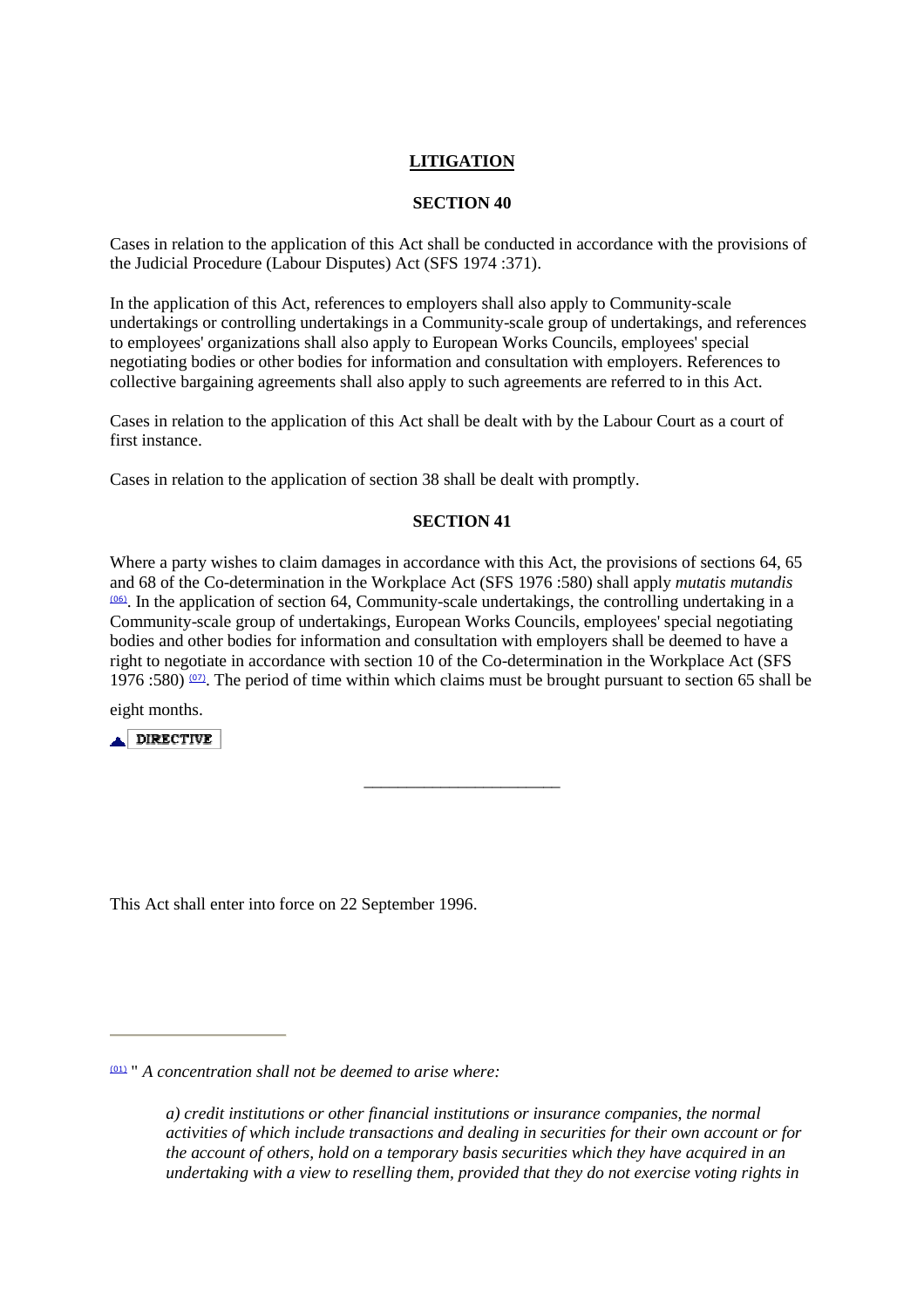*respect of those securities with a view to determining the competitive behaviour of that undertaking or provided that they execise such voting rights only with a view to preparing the sale of all part of that undertaking or of its assets or the sale of those securities and that any such sale takes place within one year of the date of acquisition; that period may be extended by the Commission on request where such institutions or companies justify the fact that the sale was not reasonabily possible within the period set; (...)* 

*c) the operations* (direct or indirect acquisition) *carried out by the financial holding companies (...), provided however that the voting rights in respect of the holding are exercised, in particular in relation to the appointment of members of the management and supervisory bodies of the undertakings in which they have holdings, only to maintain the full value of those investments and not to determine directly or indirectly the competitive conduct of those undertakings*."

(02) "*If more than four-fifths of the employees bound by the collective bargaining agreement at a company or group belong to the same local employees' organisation, that organisation may appoint all of the employees' representatives. If another such organisation represents at least one-twentieth of the employees bond by a collective bargainig agreement, that organisation may, however, appoint one of the alternates*.

"*If there is no organisation which represents more than four-fifths of the employees bound by a collective agreement with the company or group, the two local employees' organisations which represent the largest number of such employees may appoint one member each and one alternate. If the employees are entitled to three members and three alternates, the larger of the to organisations may appoint two members and two alternates*."

(03) "*If more than four-fifths of the employees bound by the collective bargaining agreement at a company or group belong to the same local employees' organisation, that organisation may appoint all of the employees' representatives. If another such organisation represents at least one-twentieth of the employees bond by a collective bargainig agreement, that organisation may, however, appoint one of the alternates.* 

"*If there is no organisation which represents more than four-fifths of the employees bound by a collective agreement with the company or group, the two local employees' organisations which represent the largest number of such employees may appoint one member each and one alternate. If the employees are entitled to three members and three alternates, the larger of the to organisations may appoint two members and two alternates*."

(04) Section 3, §1 : "*An employer may not prevent a trade union representative from performing his duties*"

Section 4 : "*A trade union representative shall not be subjected to worse conditions of work or terms of employment as a result of his appointment. Following the completion of the appointment, the employee shall be ensured the same or an equivalent position, with respect to working conditions and terms of employment, as if he had not received any trade union appointment*."

Section 6 : "*A trade union representative is entitled to time off, as required, for performance of the trade union appointment.* 

*The time off may not, however, exceed what is reasonable taking account of circumstances prevailing at the place of work. The time off may not be scheduled in such a manner as to cause any significant impediment to the proper performance of work.*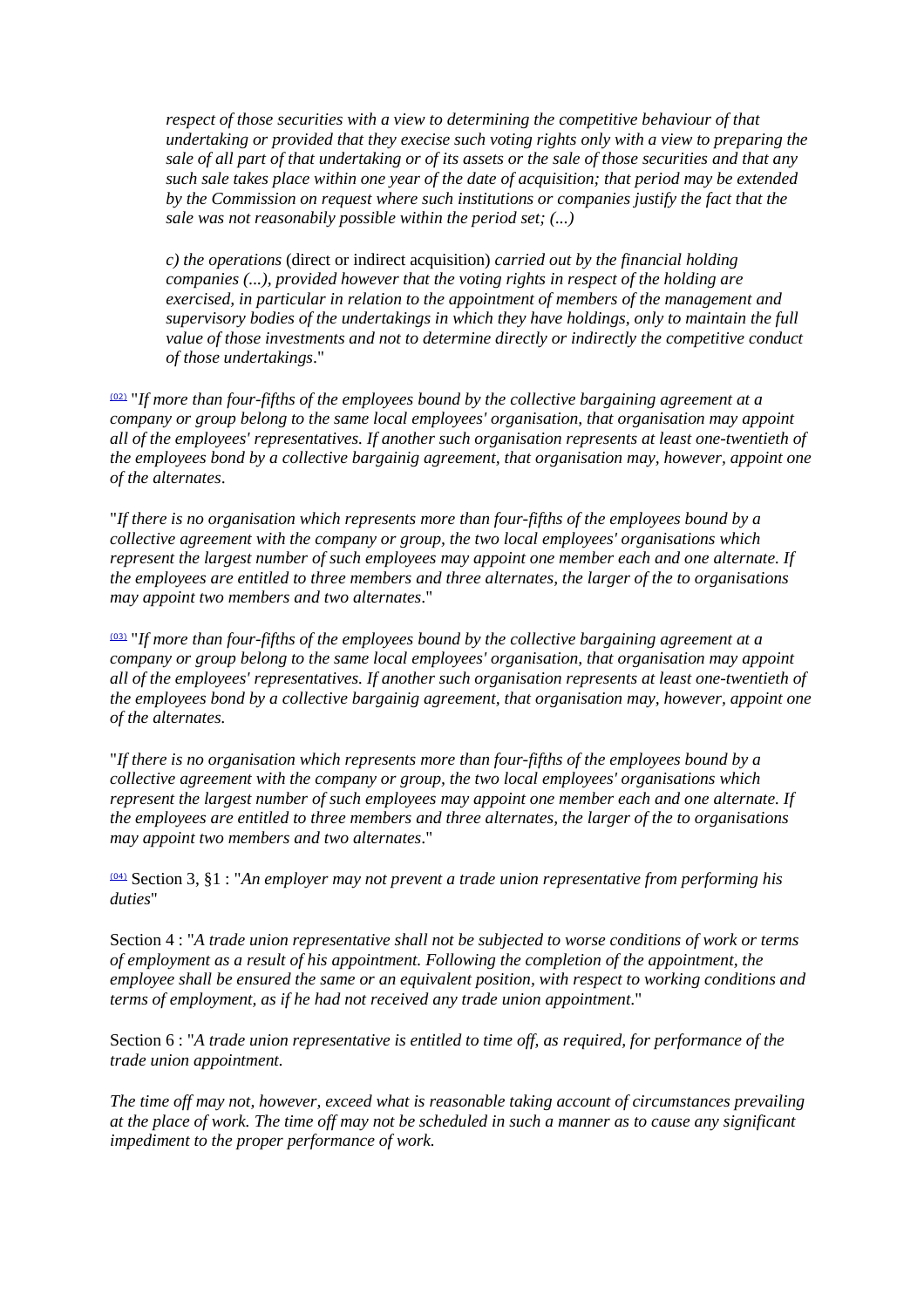*The amont of time off and the time at which it is to be taken shall be determined following discussions between the employer and the employees organisation*.."

Section 7 : "*The trade union representative shall be entitled to retain his employment benefits in the event that time off is taken for the performance of trade union activities at place of the work.* 

*If trade union activities at the place of work take place at times outside the trade union represntative's normal working hours and this results from a decision taken by the employer, the union representative shall be paid compensation as though the work had been performed on behalf of the employer.* 

*Additional costs incurred shall also be reimbursd, if they are attrbutable to the employer.* 

*Where, according to law, employment benefits are paid on the basis of the amont of time worked, the time referred to in the first and second paragraphs shall be regarded as equivalent to time worked*."

Section 8 : "*In the event of dismissals as a consequence of a shortage of work and in the context of redundancies, trade union representatives shall, notwithstanding section 22 of the Employment Protection Act (SFS 1982 : 80), be given priority to continued employment, if it is of special importance for the trade union activity at the place of work. If the representative can only be afforted an opportunity to continue his work after a transfer, his right of priority to continued employment shall be contingent upon his having sufficient qualifications for that employment.* 

*Any dismisal which takes place contrary to the first paragraph shall, upon the application of the trade union representative, be declared invalid. The provisions of section 34, second and third paragraphs, 37, 39, 40 and 42 and section 43, second paragraph, of the Employment Protection Act (SFS 1982 : 80) shall apply in this context*."

(05) Section 55 : "*In assessing whether, and to what extent, a person has sufferd loss, consideration shall be given to such person's interest in compliance with statutory provisions or provisions in the collective bargaining agreement and to factors other than those of purely economic significance*."

Section 56 : "*Where an employer or an employee breaches a duty of confidentiality which is referred to in this Act or makes use, without due cause, of any information obtained which is subject to such duty of confidentiality, he shall be liable for any losses incurred as a consequence thereof.* 

*Where any representative of an employer or an organisation is liable for an action referred to in the first paragraph, the employer or the organisation shall be liable for any loss incurred.* 

*No liablility under Chapter 20, section 3 of the Penal Code shall be incurred as a consequence of any circumstances referred to in this section*."

Section 57, §2 : "*The employee's organsation will also be liable for damage suffered by the employer as a result of the abuse by a representative of the organisation of his position as a member of a special decision-making body established by agreement or where such person acts with gross negligence in such a position*."

Section 60, §1 : "*Damages may be reduced or waived entirely where such is reasonable under the circumstances*."

Section 61 : "*Where several persons are jointly responsible for losses, liability for damages shall be divided amongst them according to that which is reasonable under the circumstances*."